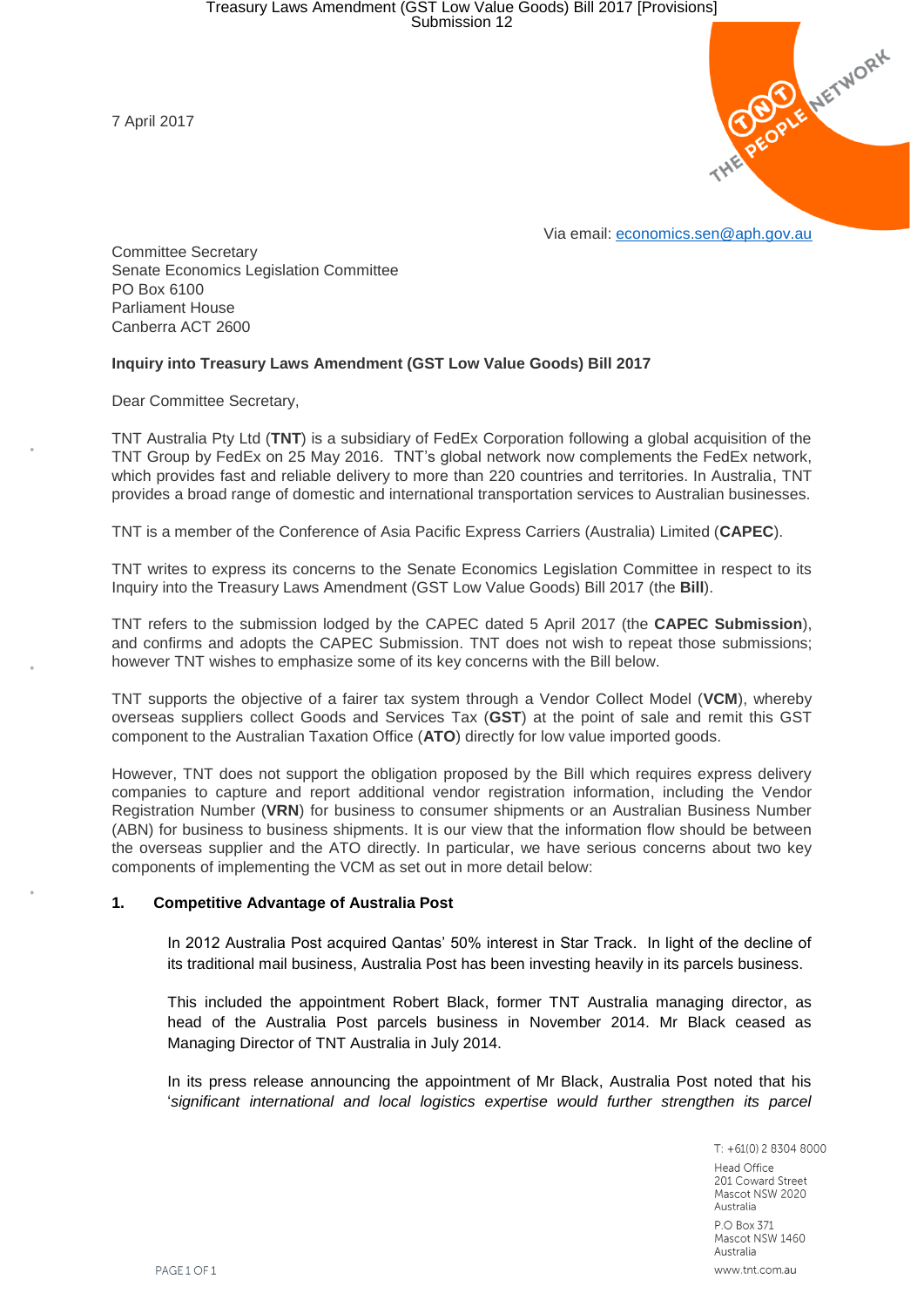



services leadership team'.<sup>1</sup> and "In this role, Mr Black will be responsible for providing a *world-class service to our customers with an unrivalled suite of ecommerce-driven logistics, supply chain and parcel delivery solutions for consumers, local and international businesses and online marketplaces."*

Subsequently, a number of senior managers have also ceased employment with TNT and moved to either Star Track or Australia Post.

It was also reported in 2014 that '*Australia Post has been upgrading its parcel capabilities in the past five years to build on the current e-commerce boom, and since [2013] has been integrating its Star Track parcels brand with the core network. A \$595m investment programme aims to develop the company's infrastructure to handle more than 320m parcels a year by 2019*. 2

TNT understands that Australia Post will be exempt from the proposed requirement to capture and remit the VRN of the supplier on low value imported goods. By its own admission, Australia Post actively and directly competes with express delivery firms, including TNT. The absence of any requirement for Australia Post to report the VRN provides Australia Post with a competitive advantage over the express delivery firms with which it directly competes, as it will not be subject to the same regulatory requirements and resulting cost consequences. **that the majority of low value parcels enter Australia via the postal stream (i.e. sending** parcels via Australia Post), this will lead to a reduced recovery of GST which defeats the purpose of the Bill. Further, the lack of commensurate regulatory burden in the postal stream may lead to overseas suppliers choosing the postal stream in order to avoid customs detection; which once again, will lead to a reduced recovery of GST and a deficient data set

In TNT's view, the Bill is contrary to the Competitive Principles Agreement (**CPA**) entered into by the Council of Australian Governments (**COAG**) in 1995, which provides that government businesses (such as Australia Post) should not enjoy any net competitive advantage simply as a result of their public sector ownership, and governments are to ensure that they impose the same obligations on government business enterprises as they would on privately owned enterprises, with regulatory requirements and fees being listed as specific examples.

Australia Post already experiences a significant competitive advantage over TNT by its use of the postal stream to deliver parcels, while TNT must use the express parcel stream, which is subject to additional cargo reporting requirements. The more stringent reporting requirements imposed on TNT result in slower parcel clearance times and increased costs when compared to parcels brought into Australia by Australia Post via the postal stream. By requiring TNT to additionally report VRNs, Australian consumers will experience further processing delays and additional costs, and consequently, the competitive advantage already enjoyed by Australia Post will be further exacerbated.

## **2. VRN Collection - Practical Problems**

Secondly, TNT objects to the overly burdensome and costly requirement that capturing and submitting such information will place on the express industry. From a practical perspective, the VRN collection requirement will result in substantial changes to TNT'S worldwide IT systems. Such large-scale change would take several years to complete, and come at a significant cost. Our IT systems account for delivery to more than 220 countries and territories, meaning that adding extra fields and logic for the requirements of one country only is problematic given the global nature of our business. Further, as TNT will not be involved in

<sup>1</sup> Australia Post media release 21 October 2014 https://auspost.newsroom.com.au/Content/Default/02-

News/Article/Appointment-of-new-Executive-General-Manager-Parcel-Services/-3/2/2978

<sup>&</sup>lt;sup>2</sup> 'Australia Post 2014 Annual Report available at auspost.com.au/annualreport2014/parcel-services.html